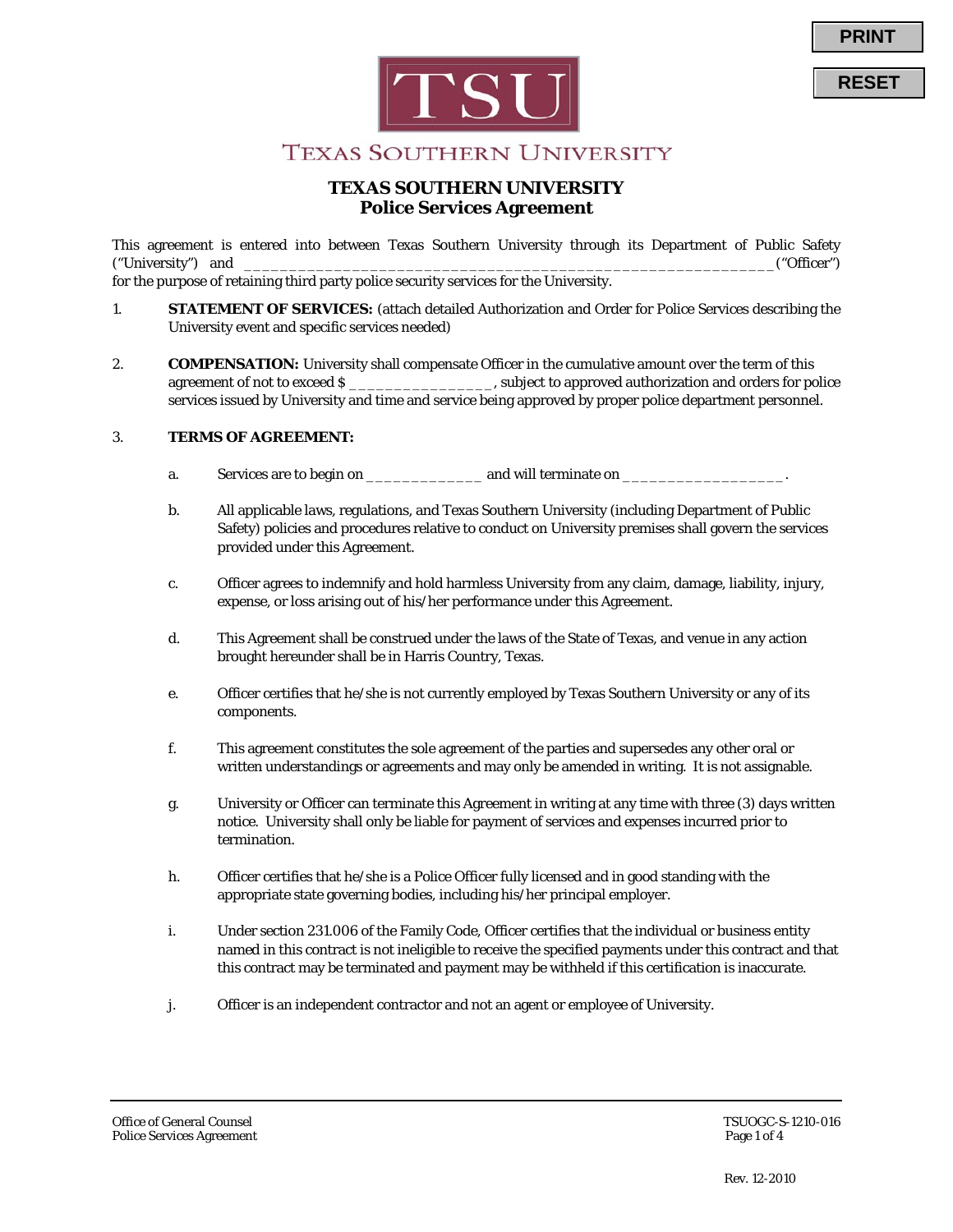

# **TEXAS SOUTHERN UNIVERSITY Police Services Agreement**

#### 4. **ALTERNATE DISPUTE RESOLUTION:**

**TEXAS SOUTHERN UNIVERSITY OFFICER**

- a. The dispute resolution process provided for in Chapter 2260 of the Government Code shall be used, as further described herein, by University and Officer to attempt to resolve any claim for breach of Contract made by Officer:
	- (1) An Officer's claims for breach of this Contract that the Parties cannot resolve in the ordinary course of business shall be submitted to the negotiation process provided in Chapter 2260, subchapter B, of the Government Code. To initiate the process, Officer shall submit written notice, as required by subchapter B, to the Chief Financial Officer or General Counsel or his/her designee. Said notice shall specifically state that the provisions of Chapter 2260, subchapter B, are being invoked. A copy of the notice shall also be given to all other representatives of University and Officer otherwise entitled to notice under the Parties' Contract. Compliance by Officer with subchapter B is a condition precedent to the filing of a contested case proceeding under Chapter 2260, subchapter C, of the Government Code.
	- (2) The contested case process provided in Chapter 2260, subchapter C, of the Government Code is Officer's sole and exclusive process for seeking a remedy for any and all alleged breaches of Contract by University if the parties are unable to resolve their disputes under subparagraph (A) of this paragraph.
	- (3) Compliance with the contested case process provided in subchapter C is a condition precedent to seeking consent to sue from the Legislature under Chapter 107 of the Civil Practices and Remedies Code. Neither the execution of this Contract by University nor any other conduct of any representative of University relating to the Contract shall be considered a waiver of sovereign immunity to suit.
- b. Neither the occurrence of an event nor the pendency of a claim constitutes grounds for the suspension of performance by Officer, in whole or in part.

The persons signing below on behalf of Texas Southern University and Officer warrant that he/she has the authority to execute this contract according to its terms.

| Signature | Date | Signature | Date |
|-----------|------|-----------|------|
|           |      |           |      |
|           |      |           |      |
|           |      |           |      |
| Signature | Date |           |      |
|           |      |           |      |
|           |      |           |      |

Office of General Counsel **TSUOGC-S-1210-016** Police Services Agreement **Page 2 of 4**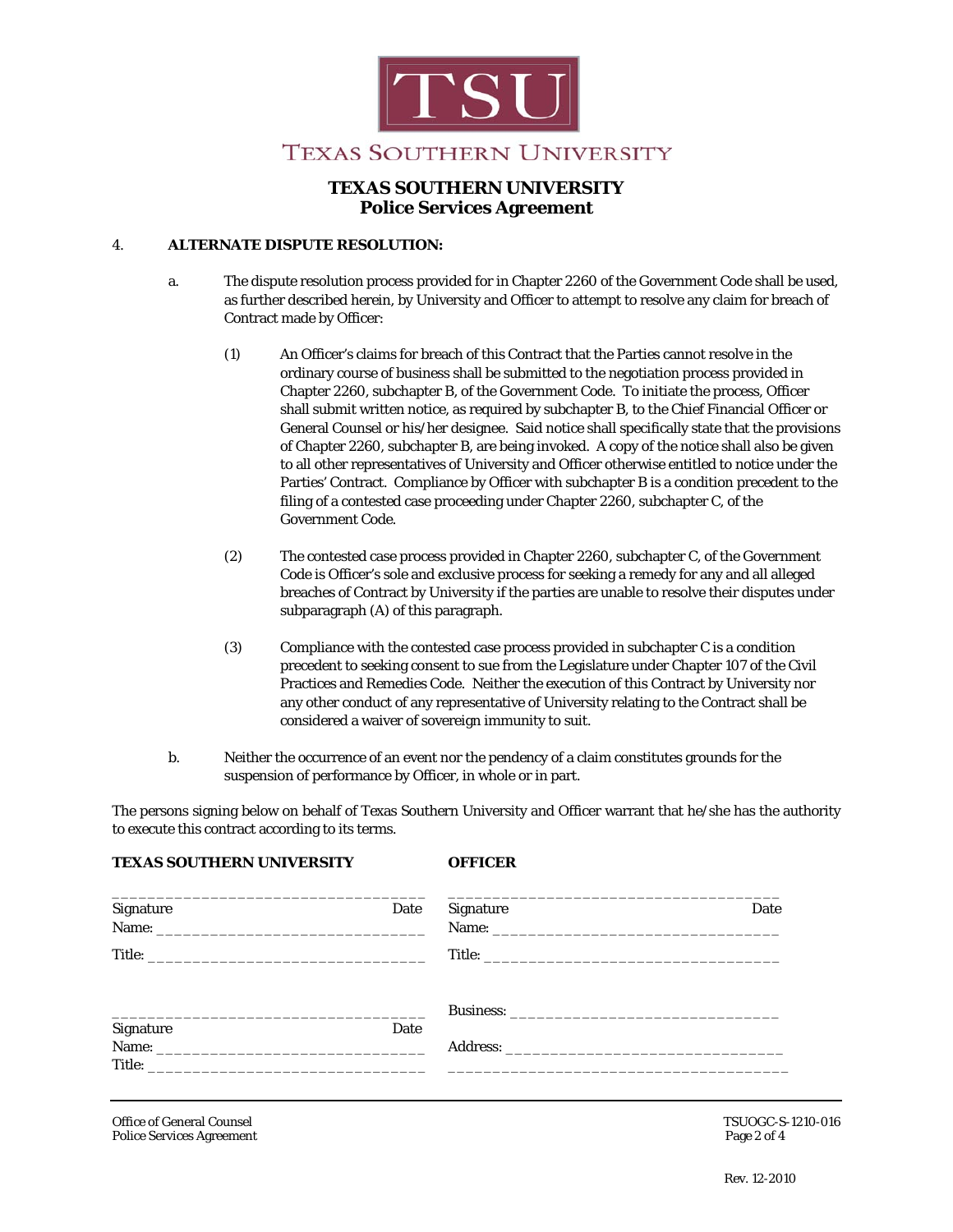

# **TEXAS SOUTHERN UNIVERSITY Police Services Agreement**

Dept. Address: \_\_\_\_\_\_\_\_\_\_\_\_\_\_\_\_\_\_\_\_\_\_\_\_\_ \_\_\_\_\_\_\_\_\_\_\_\_\_\_\_\_\_\_\_\_\_\_\_\_\_\_\_\_\_\_\_\_\_\_\_\_

\_\_\_\_\_\_\_\_\_\_\_\_\_\_\_\_\_\_\_\_\_\_\_\_\_\_\_\_\_\_\_\_\_\_\_\_ Attn:

*Note: Modification of this Form requires approval by the Office of General Counsel.*